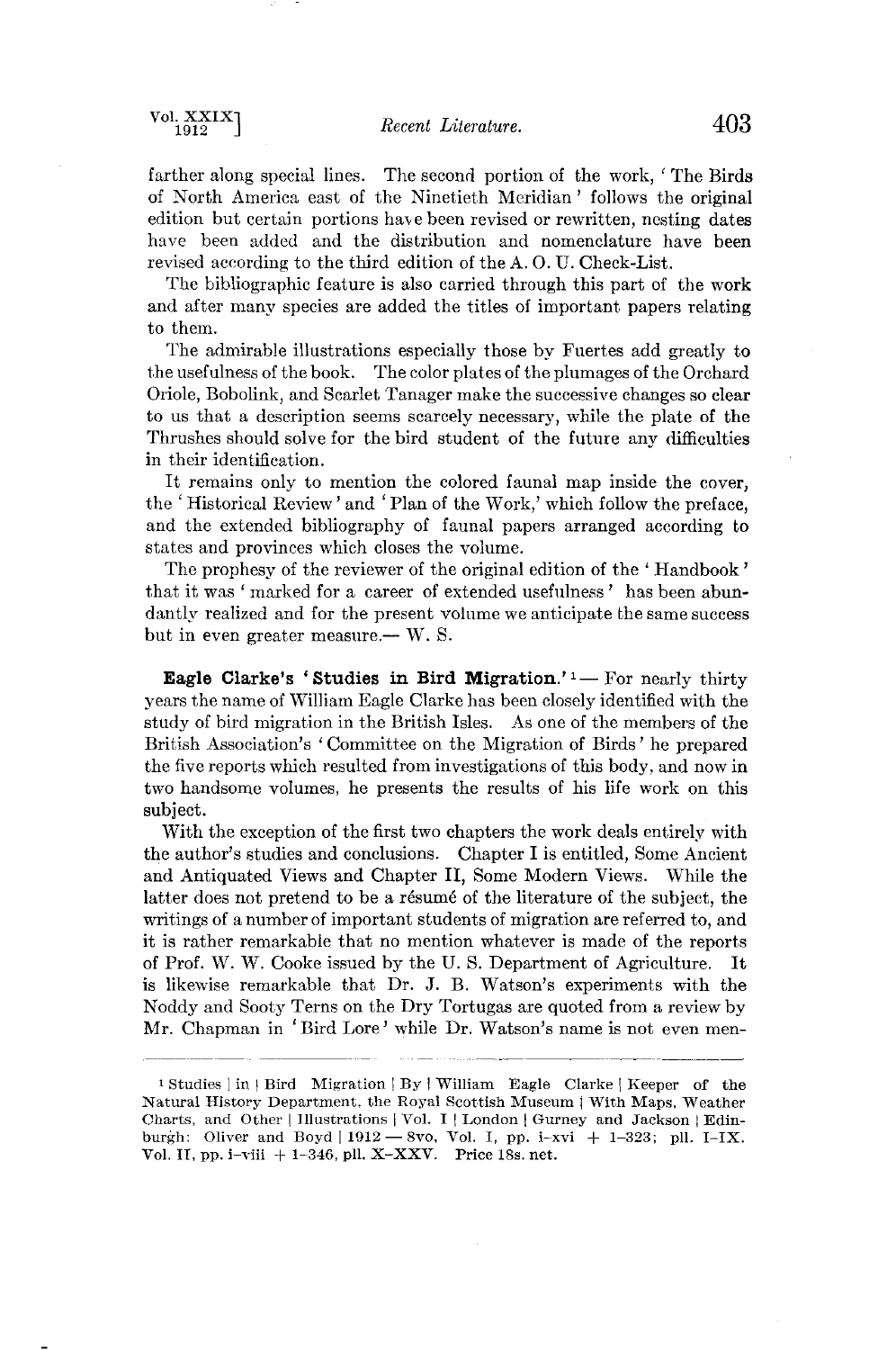**tioncd. Mr. Eagle Clarke attributes the origin of the migration of birds to the failure of the food supply on the approach of cold, but adds that today "the migratory habit has become part and parcel of their lives,**  through countless ages of practice." He considers, as Dr. Watson's experi**ments have proved, that migration is accomplished "through a special sense of direction unconsciously exercised" or as Professor Nexvton phrased it by "inherited but unconseious experience." He points out the familiar routes across the Mediterranean all supposed to be due to folloxving the lines of former land bridges, but makes no mention of the route across the Gulf of Mexico which Prof. Cooke seems to have pretty well proven and which certainly follows no such line, crossing as it does the deepest portion of the Gulf. The Chapters covering bird migration in the British Isles are full of interest and replete with detailed data. These chapter headings are as follows: III. The British Isles and their Migratory Birds; IV. The Geographical Aspects of British Bird-Migration; V. Round the Year among the British Migratory Birds: Spring; VI. Autumn; VII. Winter; VIII. Weather Influences: The Meteorology of Bird-Migration; IX. Migration of the Swallow; X. Fieldfare; XI. Wagtail; XII. Song Thrush: XIII. Skylark; XIV. Lapwing; XV. Starling; XVI. Rook.** 

**Most interesting is the account of the east and west migration into England from the valleys of the Rhine, Maas and Schelde. The birds actually fly northeast from the highlands bordering the Alps on the north, down the river valleys and across to southern England where the winter climate is milder; so that they winter in a higher lalitude than that in which they nest. In the case of the Rooks and certain other species, Mr. Eagle Clarke states that part of those which breed in England arrive from the south in February and March, while at the same time, those of Central Europe which wintered in southern England are leaving that country for their breeding grounds on the headwaters of the Rhine.** 

**Those who keep yearly records of the arrival of birds in America will be interested in comparing their lists with those which our author has prepared for the British ' harbingers of spring.'** 

**The last ten chapters deal with Mr. Eagle Clarke's sojourns on light-ships, lighthouses and remote islands on the British and Scottish coasts, while pursuing his studies. These are as follows: XVII. A Month on the Eddy- .stone; XVIII. A Month on the Kentish Knock Lightship; XIX. Fair Isle, the British Heligoland; XX. A Year with the Migratory Birds at Fair Isle; XXI. The Birds of Fair Isle; XXII. Bird Migration at St. Kilda; XXIII. The Birds of St. Kilda; XXIV. The Flannan Isles; XXV. Sule Skcrry; XXVI. Isle of Ushant and Channel Islands. These chapters furnish most interesting reading and a wealth of information. The birds of many of the localities had never been previously studied so that the lists and observations have an intercst in addition to that which attaches to the migratory movements.** 

**Mr. Eagle Clarke's 'Studies' will take their place among the noteworthy contributions to the study of Bird Migration, and we can recom-**